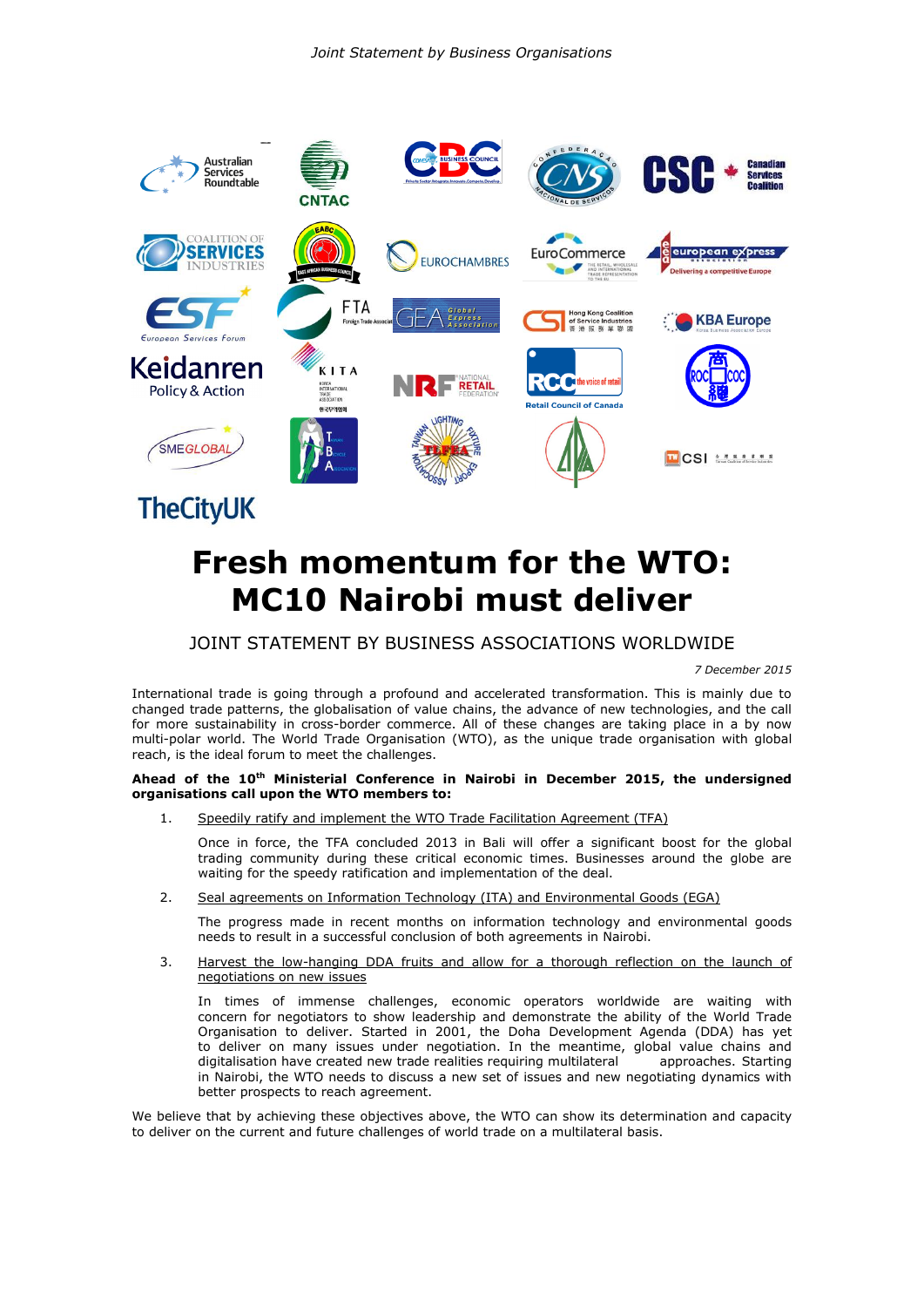#### **Australian Services Roundtable (ASR)** Ms Alina BAIN

T: +61 400 202 804 [alinabain@australianservicesroundtable.com.au](mailto:alinabain@australianservicesroundtable.com.au) [www.australianservicesroundtable.com.au](http://www.australianservicesroundtable.com.au/)

**ASR** is the voice of professional services, aiming to secure Australia's place in the global economy

ASR is the only dedicated whole-of-services industry organisation and is part of the Global Services Coalition (GSC). Currently, services do not register sufficiently on Australia's public policy radar. There has been no national research effort, and services do not feature in any of the Government's national competitiveness strategies. Creating a national services competitiveness strategy is essential as we move away from a resource focused economy. With up to 1.5 billion people moving into Asia's middle class over the next 15 years, Australia must ensure it is in the best position to take advantage of the opportunities at our doorstep.

Services employ 85% of Australians, represent 78% of industry value-add, yet comprise only 20% of Australia's total exports. Our purpose is to address these gaps in understanding and realise opportunities for the benefit of our members, professional service industries, SMEs, and micro-multinationals. We believe this is vitally important for all members, professional service industries, SMEs, and micro-multinationals. We believe this is vitally im aspects of Australia's economic, environmental, social and cultural future.

# **China National Textile and Apparel Council (CNTAC)**

Ms Rochelle HUANG T: +86 10 85229001, 85229597 F: +86 10 85229283 [foreignaffairs@cntac.org.cn](mailto:foreignaffairs@cntac.org.cn) [www.cntac.org.cn](http://www.cntac.org.cn/)

China National Textile and Apparel Council (**CNTAC**), is a national federation of all textile-related industries and a nonprofit organization formed on volunteer basis. The mission of CNTAC is to promote the sound development of China's textile and apparel industry.

# **COMESA Business Council (CBC)**

Ms Sandra UWERA Chief Executive Officer T: +260 211 229725/32 +260 211 229725/32, Ext: 7306 F: +260 211 225107 [suwera@comesa.int](mailto:suwera@comesa.int) [www.comesabusinesscouncil.org](http://www.comesabusinesscouncil.org/)

**COMESA Business Council** is a business member organization, and a private sector institution of the Common Market of Eastern and Southern Africa (COMESA). Established in 2005, under the Treaty of the Common Market for Eastern and Southern Africa (COMESA) - Chapter Twenty Three and Twenty Four, the CBC is defined as a consultative committee for the business community at the policy organs level. As per the treaty, CBC is the recognized regional apex body of the Private Sector and Business Community in the COMESA region. The CBC began its operations 2010, with the objectives structured on key focus areas of: i) Private sector representation through direct advocacy of business interests from our membership to all levels of policy formulation and the highest levels of decision making in the region: and ii) Private sector development in growth sectors that contribute to the overall competitiveness of businesses in regional and global markets.

CBC services her membership through demand driven services tailored through core delivery pillars namely Business and Policy advocacy, Business Support Services and Membership development. CBC corporate governance structure is made up of 9 Board of Directors, who are Presidents of National Apex Business Associations, and the General Assembly made up of memberships from national and regional associations, regional companies, quasi-government institutions, and international companies with substantial operations in the 19 states COMESA region.

**Confederaçao Nacional de Serviços (CNS)** Mr Luigi NESE T: +55 61 3321-4558 [cns@cnservicos.org.br](mailto:cns@cnservicos.org.br) [www.cnservicos.org.br](http://www.cnservicos.org.br/)

**CNS** is the national services confederation in Brazil.

#### **Canadian Services Coalition (CSC)**

Mr Warren EVERSON T: +1 613 238 4000 (243) [weverson@chamber.ca](mailto:weverson@chamber.ca)

The services sector forms an important part of the Canadian economy. Today, the services sector represents two-thirds of Canadian GDP and employs more Canadians than ever before. There is a need for a cohesive Canadian voice on the importance of the services sector both domestically and internationally.

The Canadian Services Coalition (**CSC**), supported by the Canadian Chamber of Commerce, provides this voice by actively promoting a supportive domestic and international regulatory environment to encourage growth; by increasing awareness of the need for better services sector metric; and, by providing Canadian views on the liberalization of service markets.

The CSC also provides a valuable conduit for members to gain insights on developments affecting the sector, including how current trade negotiations could change their competitive environment. As the Canadian representative of the Global Services Coalition, the CSC works closely with its international counterparts in ensuring industry's call for liberalization is strong and persuasive in these trade negotiations with the final outcome reflecting the needs of Canadian businesses. The CSC invites all Canadian companies, from both the traditional services sectors and those in the manufacturing sector whose businesses include services (e.g. pre-sales, warranty, serving) to join its efforts.

#### **Coalition of Services Industries (CSI)**

Mr Peter ALLGEIER T: +1 202 289 7460 [allgeier@uscsi.org](mailto:allgeier@uscsi.org) [www.uscsi.org](http://www.uscsi.org/)

The Coalition of Services Industries (**CSI**) represents the broad array of U.S.-based entities that provide services domestically and internationally, including, but not limited to banking, express delivery and logistics, insurance, media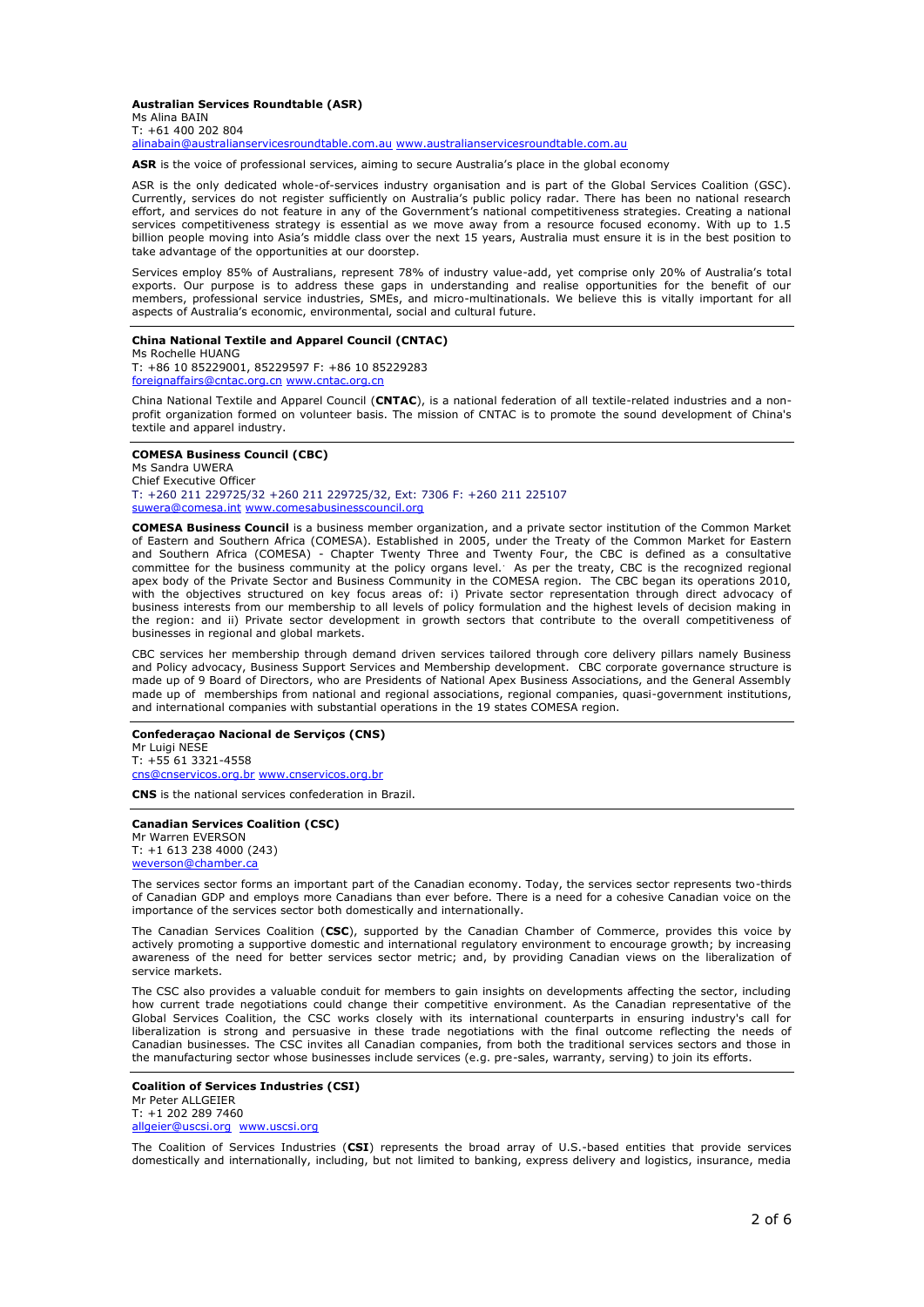and entertainment, retail and wholesale services, technology, and telecommunications. CSI advocates for international rules, modernized customs processes, market access commitments, and regulatory systems that ensure fair competition for all service industries. It works globally to obtain solutions to significant international services issues, such as interference in cross-border data flows, unfair competition from state-owned and state-sponsored enterprises, domestic content and localization requirements, and lack of transparency and due process in regulatory regimes.

#### **East African Business Council (EABC)**  Mr Lilian AWINJA T: +255 27 2543047 F: +255 27 2543047 [lawinja@eabc-online.com](mailto:lawinja@eabc-online.com) www.eabc.info

The East African Business Council (**EABC**) is the apex body of business associations of the Private Sector and Corporates from the 5 East African Countries. It was established in 1997 to foster the interests of the Private Sector in the integration process of the East African Community. Originally comprising members from Kenya, Tanzania and Uganda, its membership was expanded after 2007 to include private sector from Burundi and Rwanda.

Currently, EABC has 54 Associations and 102 corporate Members. Amongst the associations are all the national Private Sector Apex Bodies; four manufacturers' Associations; 5 Chambers of Commerce, 3 Employer Associations; 2 Women Associations, 2 Bankers Associations and the Confederation of Informal Sector Associations of East Africa. Given that the Secretariat is based in Arusha, EABC's structure includes National Focal Points (NFPs) – who are all currently the national private sector apex bodies.

EABC's overarching objective is to be an effective change agent for fostering an enabling business environment and to promote private sector's regional and global competitiveness in trade and investment. EABC therefore provides a regional platform through which the business community can present their concerns at the EAC policy level, with the overall aim of creating a more conducive business environment through targeted policy reforms. Additionally, EABC also work towards promoting private sector's regional & global competitiveness in trade and Investment through addressing challenges experienced by Members at organizational and firm level; and through provision of tailored market intelligence.

#### **Eurochambres**

Mr Dominic BOUCSEIN T: +32 2 282 08 53 F: +32 2 230 00 38 h@eurochambres.eu [www.eurochambres.eu](http://www.eurochambres.eu/)

**Eurochambres** – The Association of European Chambers of Commerce and Industry represents over 20 million enterprises in Europe – 98% of which are SMEs – through members in 43 countries and a network of 1700 regional and local Chambers.

#### **EuroCommerce**

Mr Ralph KAMPHÖNER T:+32 2 737 05 88 F: +32 2 230 00 78 [kamphoener@eurocommerce.be](mailto:kamphoener@eurocommerce.be) [www.eurocommerce.be](http://www.eurocommerce.be/)

**EuroCommerce** is the principal European organisation representing the retail and wholesale sector. It embraces 5.4 million companies, both leading multinational retailers such as Carrefour, IKEA, Tesco and REWE and many small family operations. Retail and wholesale provide a link between producers and 500 million European consumers over a billion times a day. It generates 1 in 7 jobs, providing a varied career for 29 million Europeans, many of them young people. It also supports millions of further jobs throughout the supply chain, from small local suppliers to international businesses.

#### **European Express Association (EEA)** Mr Mark VAN DER HORST T: +32 2 230 05 45 F: +32 2 230 57 06

[mvanderhorst@ups.com](mailto:mvanderhorst@ups.com) [www.euroexpress.org](http://www.euroexpress.org/)

The **European Express Association (EEA)** represents express delivery companies and associations, both large and small, in Europe. By communicating on behalf of the express industry with one single voice, the EEA works to ensure that policy-makers fully understand the challenges we face as an industry and as a result, that policy is implemented in a way which maximises the benefits for all involved.

# **European Services Forum (ESF)**

Mr Pascal KERNEIS T: +32 2 230 75 14 F: +32 2 230 61 68 [p.kerneis@esf.be](mailto:p.kerneis@esf.be) [www.esf.be](http://www.esf.be/)

The **European Services Forum (ESF)** is a private sector trade association that represents the interests of the European services industry in International Trade Negotiations in Services. It comprises major European service companies at the CEO level and European service sector federations covering service sectors such as financial services, tourism, telecommunications, maritime transport, business and professional services, distribution, postal and express delivery, IT services, environmental services and the audio-visual industry.

#### **Foreign Trade Association (FTA)** Mr Pierre-Michael GRÖNING T: +32 2 741 64 03 F: +32 2 762 75 06 [pierre.groening@fta-intl.org](mailto:pierre.groening@fta-intl.org) [www.fta-intl.org](http://www.fta-intl.org/)

The Foreign Trade Association (**FTA**) is the association of European and international commerce that promotes the values of free and sustainable trade. It brings together 1,700 of retailers, importers, brand companies, and national associations, with a combined turnover of more than 750 billion euros, to improve the political and legal framework for trade in a sustainable way.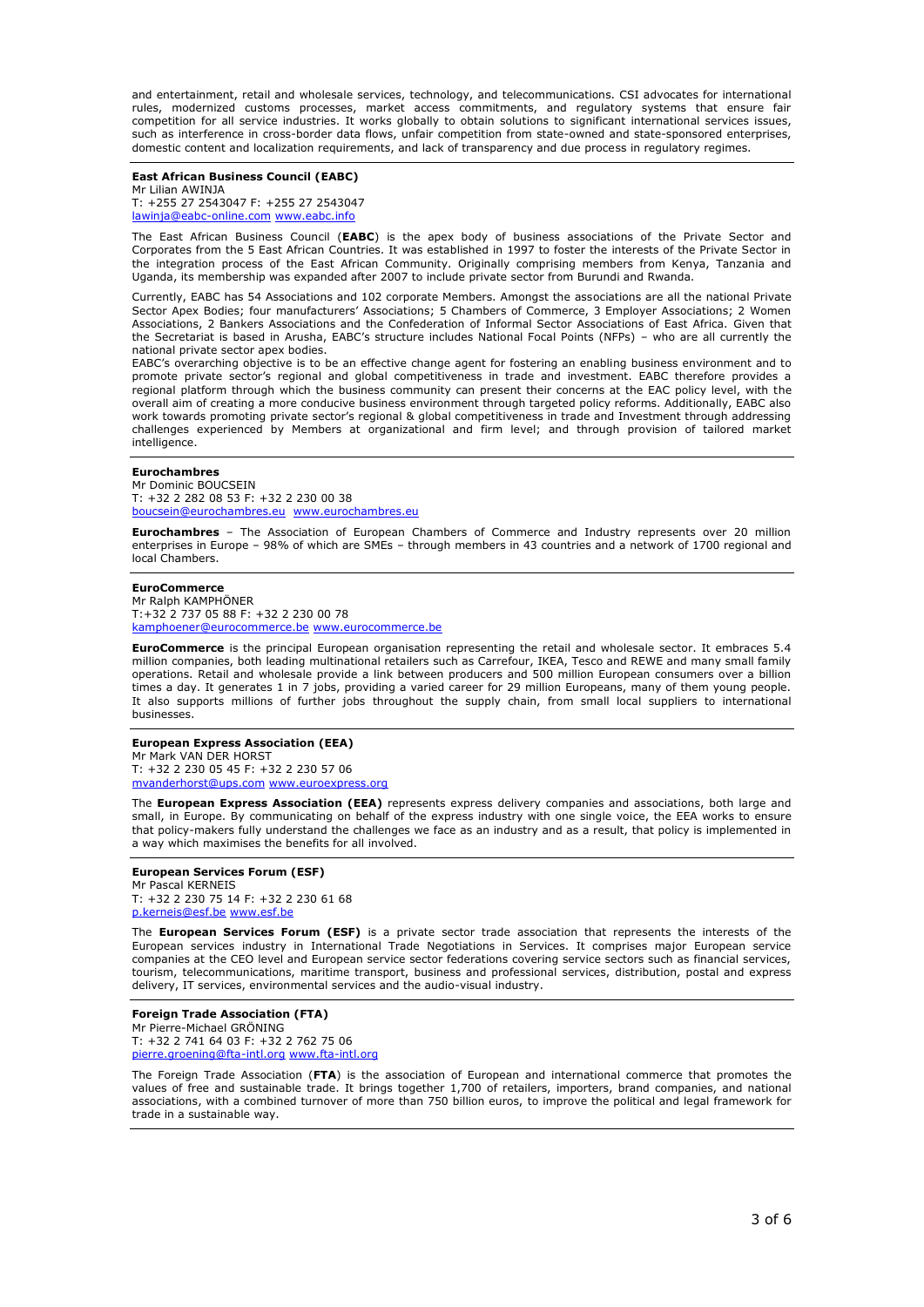**Global Express Association (GEA)** Mr Carlos GRAU TANNER T: 41 22 716 5920 F: +41 22 716 5921 [carlos.grau@global-express.org](mailto:carlos.grau@global-express.org) [www.global-express.org](http://www.global-express.org/)

The **Global Express Association** represents the four leading international express delivery companies (DHL Express, FedEx Express, TNT, and UPS). Express delivery has been described as 'the business class of cargo services'. Express delivery companies provide highly reliable door-to-door transport of shipments and deliver them either the next day or on a time-definite basis (typically between 2 and 3 days). They can track constantly the location and progress of a shipment, and provide for cross-border customs clearance and for the collection of payment from customers.

#### **Hong Kong Coalition of Services Industries (HKCSI)**

Ms Charlotte CHOW T: +852 2823 1295 [charlotte@chamber.org.hk](mailto:charlotte@chamber.org.hk) [http://www.chamber.org.hk/en/committees/committee\\_detail.aspx?cid=2](http://www.chamber.org.hk/en/committees/committee_detail.aspx?cid=2)

The **Hong Kong Coalition of Service Industries** was founded in 1990 as the policy think tank of the Hong Kong General Chamber of Commerce to promote the continuing development and competitiveness of Hong Kong's service industries. With representatives from more than 50 service sectors, the HKCSI is the major private sector voice for Hong Kong's service industries.

#### **Korea Business Association Europe (KBA Europe)**

Mr Sang Bee SHIM Secretary General T: +32 2 639 0999 F: +32 2 646 7006 [qwerty555@kita.net](mailto:qwerty555@kita.net) [www.kita.net](http://www.kita.net/)

Korea Business Association Europe (**KBA Europe**) is an economic organization with about 200 Korean company members whose business based in Europe. To promote mutually beneficial trade environment between Korea and Europe, it represents concerns of the member companies toward trade policy of the EU and Korean government. Moreover, it makes every effort to eliminate Non-Tariff Barriers (NTB) between the EU and Korea as well as to create business-friendly atmosphere.

#### **KEIDANREN (Japan Business Federation)** Ms Teruko WADA

T: +81 3 6741 0171 F: +81 3 6741 0371 [trade@keidanren.or.jp](mailto:trade@keidanren.or.jp) <http://www.keidanren.or.jp/en/>

**Keidanren (Japan Business Federation)** is a comprehensive economic organization with a membership comprised of 1,329 representative companies of Japan, 109 nationwide industrial associations and 47 regional economic organizations (as of July 1, 2015).

Our mission as a comprehensive economic organization is to draw upon the vitality of corporations, individuals and local communities to support corporate activities which contribute to the self-sustaining development of the Japanese economy and improvement in the quality of life for the Japanese people.

For this purpose, KEIDANREN establishes consensus in the business community on a variety of important domestic and international issues for their steady and prompt resolution. At the same time, we communicate with a wide range of stakeholders including political leaders, administrators, labor unions and citizens. We encourage our members to adhere to the [Charter of Corporate Behavior](http://www.keidanren.or.jp/en/policy/csr/charter.html) in an effort to establish and maintain public confidence in the business community. We also strive for the resolution of international issues and the development of closer economic relations with various countries through policy dialogue with the governments, economic associations of each country as well as international organizations.

\*Keidanren has published a policy proposal on WTO reform in May 2015. Please see below: <http://www.keidanren.or.jp/en/policy/2015/050.html>

# **Korea International Trade Association (KITA)**

Ms Sunyoung LEE KITA Brussels Center T: +32 2 639 0993 F: +32 2 646 7006 [gday@kita.net](mailto:gday@kita.net) [www.kita.net](http://www.kita.net/) 

Established in 1946 in Seoul, Korea, **KITA** is a non-profit economic organisation representing interests of its 71,000 member companies. KITA has 12 regional centres within Korea and 9 overseas centres including Brussels Centre located in Brussels, Belgium. KITA Brussels Centre carries out variety of trade promotional activities such as business meetings, trade conferences & exhibitions, matchmaking services, information sharing and many more.

#### **National Retail Federation (NRF)**

Mr Jon GOLD T: +1 202 626 8193 [goldj@nrf.com](mailto:goldj@nrf.com) [www.nrf.com](http://www.nrf.com/) 

As the world's largest retail trade association and the voice of retail worldwide, **NRF** represents retailers of all types and sizes, including chain restaurants and industry partners, from the United States and more than 45 countries abroad. Retailers operate more than 3.6 million U.S. establishments that support one in four U.S. jobs – 42 million working Americans. Contributing \$2.5 trillion to annual GDP, retail is a daily barometer for the nation's economy. NRF's This is [Retail](https://nrf.com/who-we-are/this-is-retail) campaign highlights the industry's opportunities for life-long careers, how retailers strengthen communities, and the critical role that retail plays in driving innovation.

**Retail Council of Canada (RCC)** Ms Diane J. BRISEBOIS T: +1 416 922-6678 [djbrisebois@retailcouncil.org](mailto:djbrisebois@retailcouncil.org) [www.retailcouncil.org](http://www.retailcouncil.org/)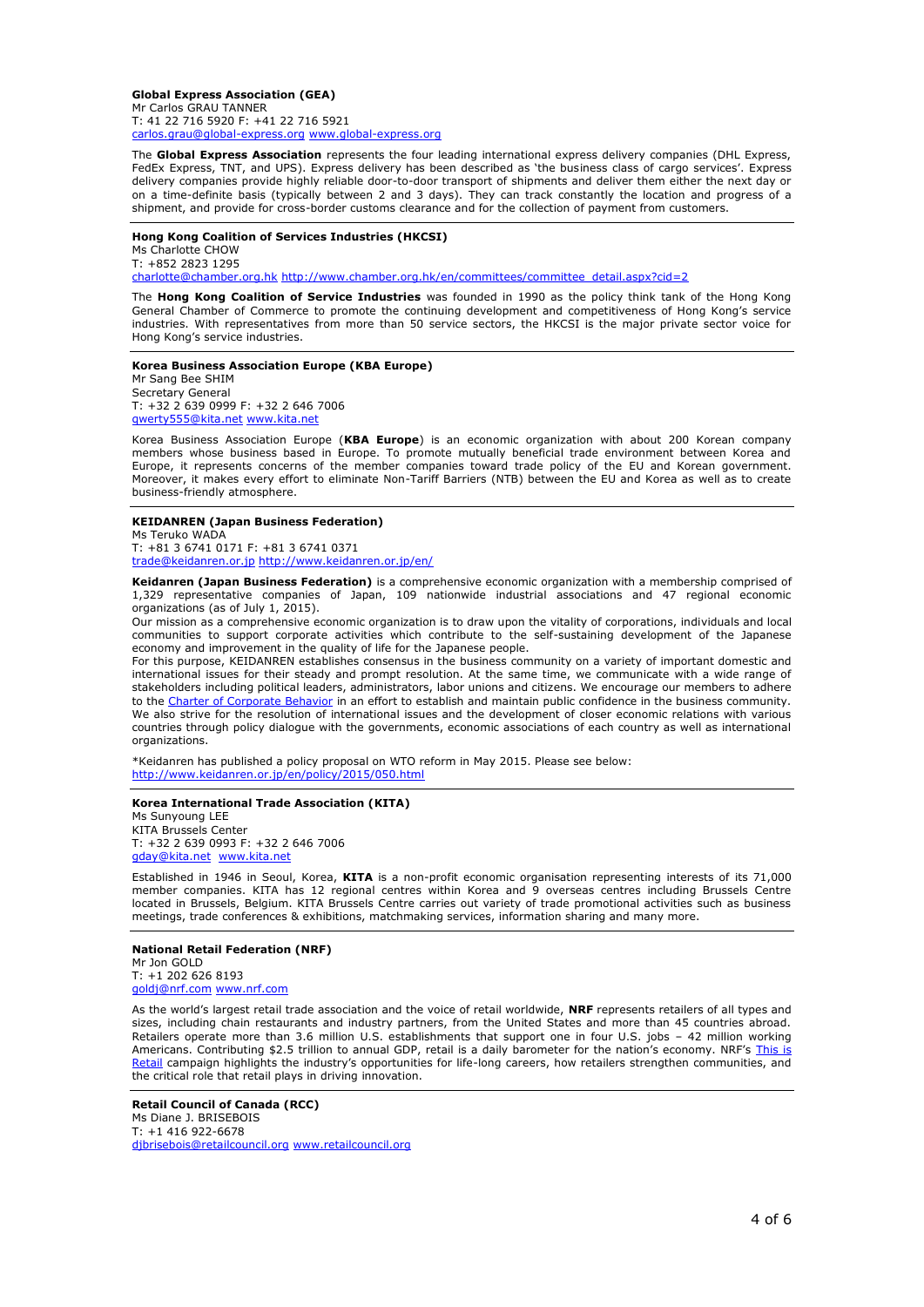As the largest retail trade association in Canada and the voice of retail, **RCC** represents retailers of all types and sizes, including independent merchants, specialty retailers, grocery and pharmacy chains, department stores, big box retailers and dot.com merchants. RCC's membership represents more than 85% of all retail sales in Canada. Retailers employ more than 2 million Canadians and the industry is the largest employer in the country. RCC is recognized as the most authoritative and effective advocate for retailers in Canada and its mission is to advance, promote and protect the interests of its members through effective advocacy, communications and education.

#### **General Chamber of Commerce of the R.O.C. (ROCCOC)**

Ms Liang Yueh KUO T: +886 2 27012671 F: +886 2 27555493 [moonkuo@gmail.com](mailto:moonkuo@gmail.com) [www.roccoc.org.tw](http://www.roccoc.org.tw/)

**ROCCOC** is a non-profit organization of leading commercial chambers, trade associations in Taiwan. Over the past decades, ROCCOC consecrated to promote the common interests of private sector and business community in Taiwan, and to elevate the domestic commercial environment as well as the investment both domestic and abroad.

#### **SME GLOBAL**

Mr Thomas Benedikt THALER T: +32 2 28 47749 F: +32 2 2849749 [thomas.thaler@europarl.europa.eu](mailto:thomas.thaler@europarl.europa.eu) [www.sme-global.info](http://www.sme-global.info/) 

**SME Global** is a think tank and a network of politicians, who are members of the International Democrat Union. It provides an institutional framework for small and medium sized enterprises at the international level. It was founded in 2003 by its current president, European Parliament member Dr. Paul Rübig.

**Taiwan Bicycle Association (TBA)**

Ms Shelly FAN T: +886 2 27393311 F: +886 2 27395500 [shelly@tba-cycling.org](mailto:shelly@tba-cycling.org) [www.tba-cycling.org](http://www.tba-cycling.org/)

**TBA** consists of 382 companies that engage in export trading of bicycle products in Taiwan, with the export value of US\$ 2.82 billion in 2014. TBA is one of the major contributors of promoting Taiwan into a Cycling island, by building public bicycle systems in the cities and improving biking culture, to reduce carbon emission and alleviate traffic congestion problems.

#### **Taiwan Lighting Fixture Export Association (TLFEA)**

Mr Steven LIN T: +886 2 2999 7739 F: +886 2 2999 6489 [brian@lighting.org.tw](mailto:brian@lighting.org.tw) [www.lighting.org.tw](http://www.lighting.org.tw/)

**TLFEA** is composed of manufacturers, distributors in the field of lighting fixture industry. The number of TLFEA members has steadily arisen to above 800. TLFEA has received numerous awards from government in recognition of its good performance.

#### **Taiwan Paper Industry Association (TPIA)** Mr Marty LIN

T: +886 2 2577-6352 F: +886 2 2578 8139 [tpia@paper.org.tw](mailto:tpia@paper.org.tw) [www.paper.org.tw](http://www.paper.org.tw/)

**TPIA** consists of 81 paper mills in Taiwan. Its services to the members include market survey, statistics, industrial relationship, etc. It supports the ongoing negotiation of Environmental Goods Agreement, and the trade liberalization of recycling papers.

#### **Taiwan Coalition of Services Industries (TWCSI)**

Louisa SU T: +886 2 2735 0056 F: +886 2 2735 0069 [www.twcsi.org.tw](http://www.twcsi.org.tw/) [louisa@twcsi.org.tw](mailto:louisa@twcsi.org.tw)

**Taiwan Coalition of Service Industries (TWCSI)** was established in 2007 to highlight the importance of trade in services, which accounts for almost 70% of GDP in Taiwan. TWCSI directly engages with individual companies and organizations, and plays an important role in helping its members reach out to international trade opportunities.

The goal of TWCSI is to promote the continuing development and competitiveness of service industries in Taiwan by promoting the development of a "service friendly environment" in Taiwan; providing a focal point for liaison with the government; establishing and maintaining cooperation between members of Taiwan's service industries for the purpose of achieving common goals; representing the interests of service industries in Taiwan and to formulate policies and make submissions on behalf of our members; promoting fair, effective and comprehensive international and multilateral rules for trade in services; and establishing and developing links with counterpart organizations around the world.

# **TheCityUK**

Mr John COOKE T: +44 20 3696 0123 e.ja@virgin.net [www.thecityuk.com](http://www.thecityuk.com/)

**TheCityUK** is an independent membership body representing the UK-based financial and related professional services industry. This ranges from banking, insurance, asset management, securities and private equity through to legal, accountancy and management advisory services. These sectors as a whole account for 12.8% of the UK's GDP and employ over two million people. TheCityUK's membership is international and includes UK-headquartered and inward investor firms. TheCityUK engages with and responds to relevant UK, EU and international developments which have an impact on the industry's competitiveness.